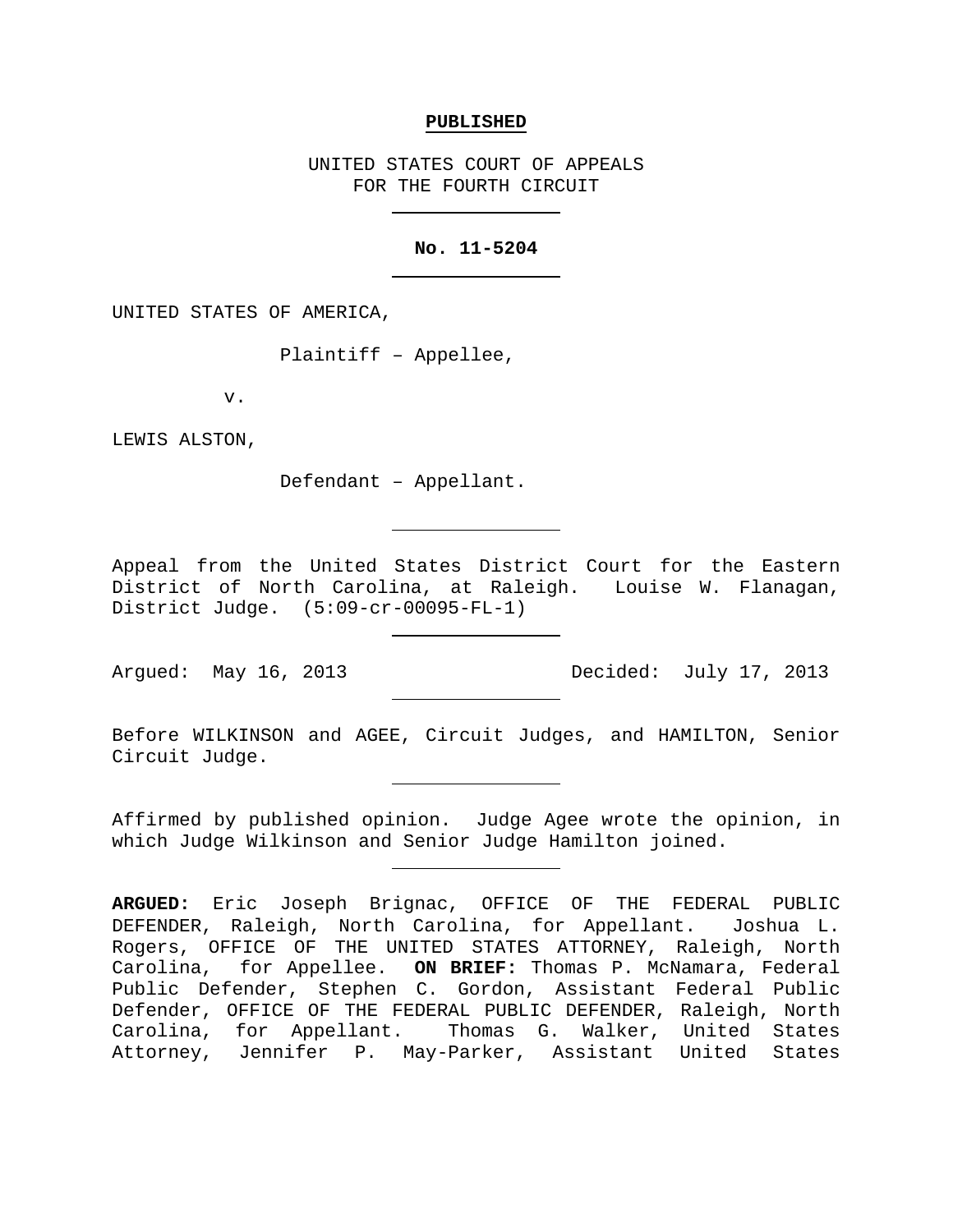Attorney, OFFICE OF THE UNITED STATES ATTORNEY, Raleigh, North Carolina, for Appellee.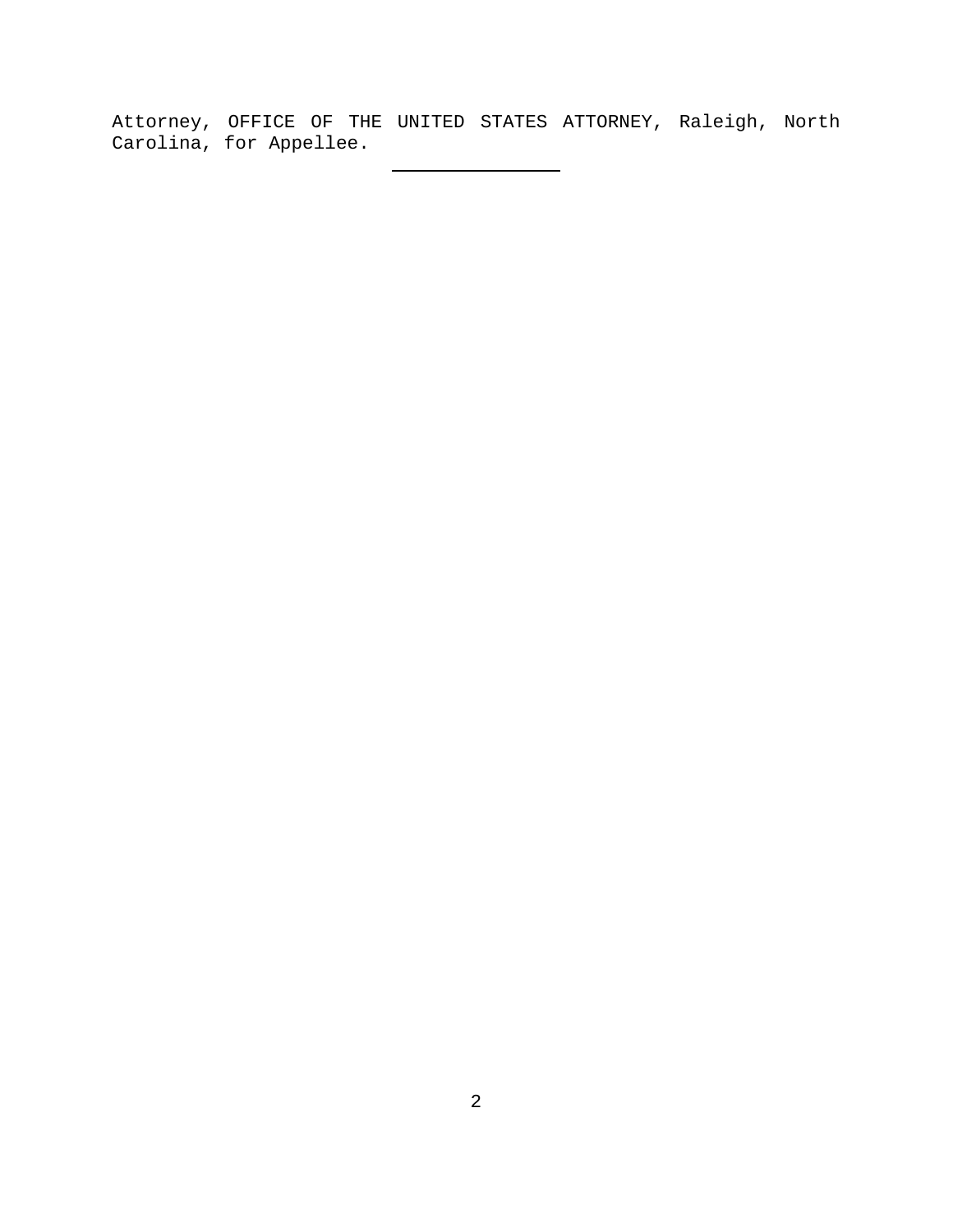AGEE, Circuit Judge:

Ĩ.

The United States District Court for the Eastern District of North Carolina originally sentenced Lewis Alston ("Alston") to 150 months' imprisonment, but that sentence was vacated on appeal and remanded for resentencing. See United States v. Alston (Alston I), 447 F. App'x 498, 500 (4th Cir. 2011). On remand, the district court sentenced Alston to an above-Guidelines sentence of 120 months' imprisonment from which he now appeals. For the reasons set forth below, we affirm the judgment of the district court.<sup>[1](#page-2-0)</sup>

## I

Alston pleaded guilty to possession of five grams or more of crack cocaine in violation of 21 U.S.C. § 841 and to maintaining a dwelling for the use of cocaine in violation of 21 U.S.C. § 856. The government filed a notice of its intent to seek an enhanced penalty pursuant to 21 U.S.C.  $\S$ § 841(b)(1)(B) and 851, contending that Alston had prior convictions for felony drug offenses punishable by imprisonment for more than one year and subjecting Alston to a statutory minimum of 10 years'

<span id="page-2-0"></span><sup>1</sup> Alston raises no issue concerning his underlying conviction on appeal.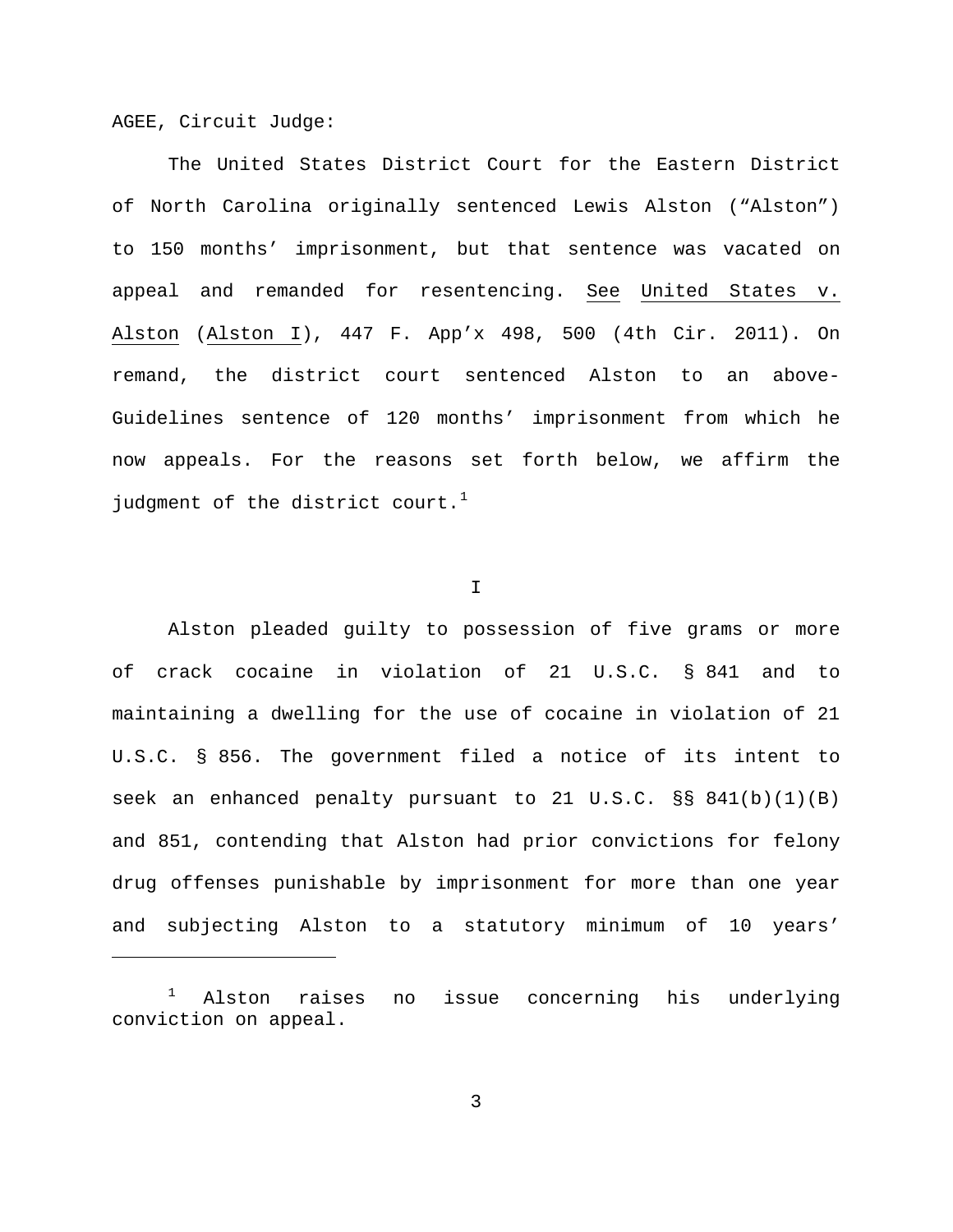imprisonment. At Alston's original sentencing hearing, the district court concluded that Alston's total offense level was 27 and his criminal history category was V, based upon his prior convictions for felony drug offenses punishable by imprisonment for more than one year. $^2$  $^2$  Based upon these calculations, the district court determined that Alston's advisory range of imprisonment under the United States Sentencing Guidelines (the "Guidelines") was 120 to 150 months. $3$ 

Once the district court determined Alston's Guidelines range, the government moved for an upward departure pursuant to section 4A1.3 of the Guidelines, arguing that the range did not properly account for Alston's criminal history. The district court denied the government's upward departure motion and sentenced Alston to 150 months' imprisonment.

ī

<span id="page-3-0"></span> $2$  Under our then-existing precedent in United States v. Harp, 406 F.3d 242, 246 (4th Cir. 2005), the district court treated all of Alston's prior convictions for which the maximum aggravated sentence for the worst offender under the applicable statute was greater than one year as felony drug offenses. This determination was made without regard to whether Alston himself could have been sentenced to more than one year of imprisonment for those convictions.

<span id="page-3-1"></span><sup>&</sup>lt;sup>3</sup> Alston was found accountable for 22.28 grams of crack cocaine.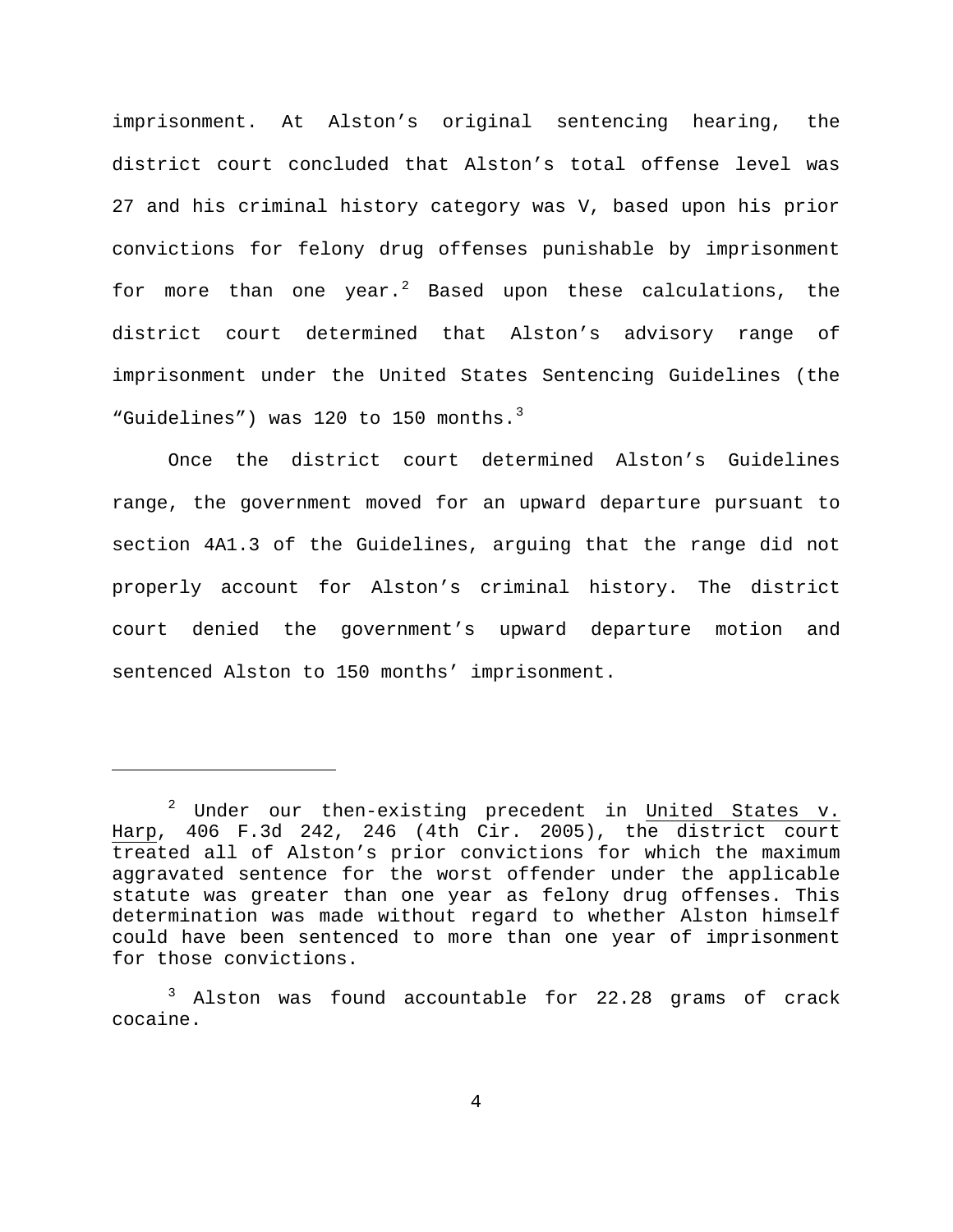Alston appealed, and the government did not cross-appeal. While Alston's appeal was pending, this Court decided United States v. Simmons, 649 F.3d 237 (4th Cir. 2011) (en banc), which expressly overruled Harp. Simmons, 649 F.3d at 241 (concluding that "Harp no longer remains good law."). As Alston had been sentenced in accordance with Harp, we "vacate[d Alston's] sentence, and remand[ed] for resentencing in accordance with Simmons." See Alston I, 447 F. App'x at 500.

On remand, the probation officer recalculated Alston's total offense level as 23 and his criminal history category as IV, resulting in a Guidelines range of 70 to 87 months' imprisonment. Alston requested a sentence of 70 months, the low end of the Guidelines range. The government moved for an upward departure pursuant to section 4A1.3 of the Guidelines, again arguing that Alston's suggested range of imprisonment did not properly account for his criminal history. Alston objected to the government's upward departure motion, contending that the district court had already ruled on the issue at his prior sentencing hearing and that the government chose not to appeal that ruling. The district court granted the government's upward departure motion over Alston's objection and determined that "a sentence within the range of 100 to 125 months is one that will accomplish the purposes of the sentencing." J.A. 89. After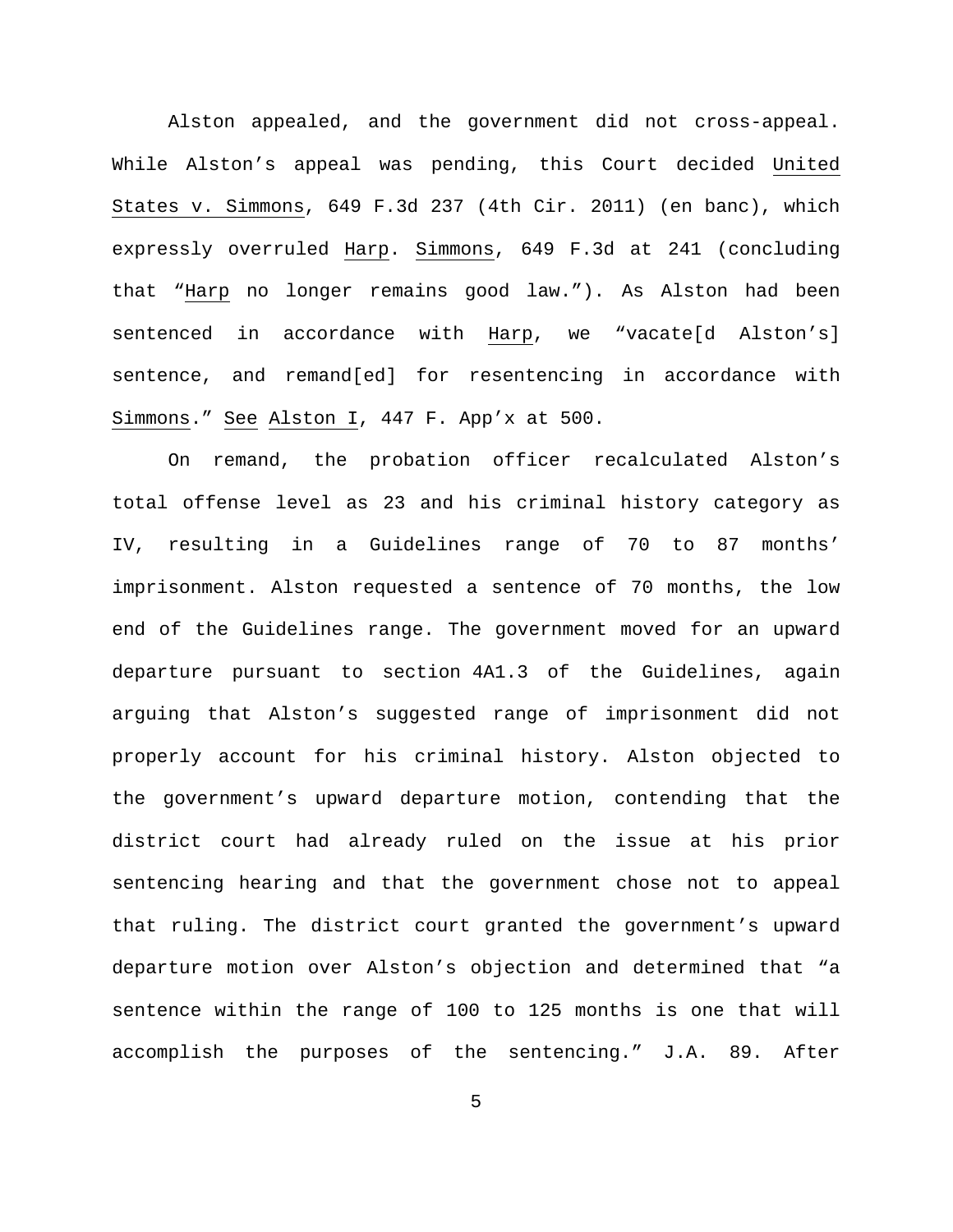balancing the factors listed in § 3553(a), the district court sentenced Alston to 120 months' imprisonment and five years' supervised release on Count One and two years' supervised release on Count Two, to run concurrently. The district court stated that it would impose the same sentence "regardless of the advice of the [G]uidelines." J.A. 91.

At the conclusion of Alston's sentencing hearing, he requested that the court retroactively apply the Fair Sentencing Act ("FSA"). Congress had enacted the FSA after Alston was convicted but before his resentencing. The district court noted that it did "not find the Fair Sentencing Act retroactive under these circumstances" but that Alston's sentence was "quite obviously still within [the] range" dictated by the FSA. J.A. 92. The parties agreed that, under the FSA, Alston would have faced a maximum of 20 years' imprisonment, whereas prior to its enactment, Alston would have been subject to a maximum of 40 years' imprisonment.

Alston timely appealed. We have jurisdiction under 28 U.S.C. § 1291.

II

We review a district court's interpretation of the mandate rule de novo. United States v. Susi, 674 F.3d 278, 283 (4th Cir.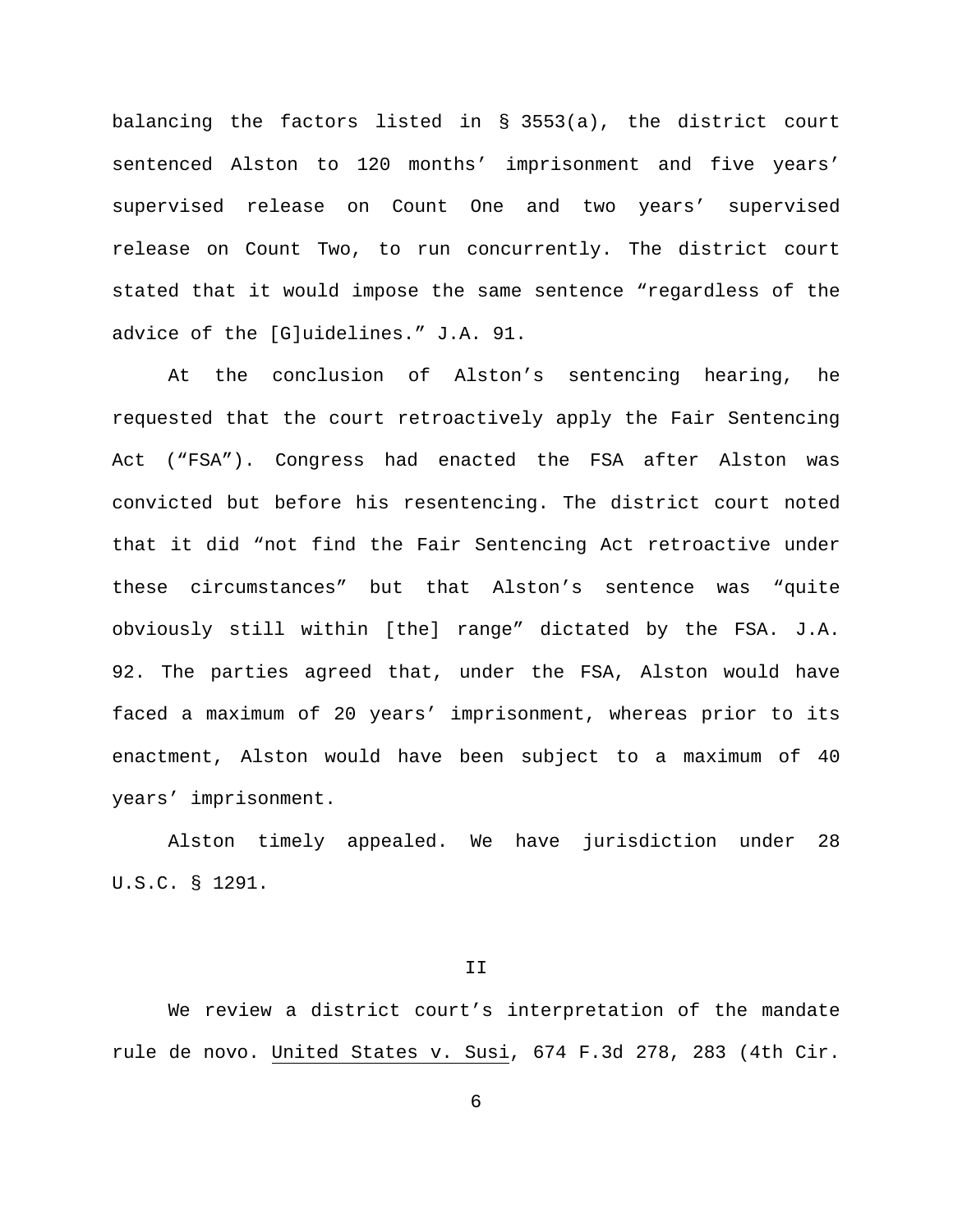2012). We also review questions of law de novo. United States v. Gomez, 690 F.3d 194, 197 (4th Cir. 2012). And we review a district court's sentencing decisions for an abuse of discretion. United States v. King, 673 F.3d 274, 283 (4th Cir. 2012).

## III

Alston raises three issues on appeal.<sup>[4](#page-6-0)</sup> First, Alston contends that the district court improperly ignored this Court's mandate in Alston I when it granted the government's upward departure motion on remand. Second, Alston argues that the district court improperly declined to retroactively apply the

Ĩ.

<span id="page-6-0"></span> $4$  Alston makes a fourth argument that is not properly before the Court. He argues that the district court erred in imposing a five-year term of supervised release without specifically discussing and departing from Guidelines section 5D1.2, which suggested a supervised release term of three years. Alston raises this argument for the first time in his reply brief and did not raise it before the district court. His argument is therefore waived. See Cavallo v. Star Enter., 100 F.3d 1150, 1152 n.2 (4th Cir. 1996) (holding that "an issue first argued in a reply brief is not properly before a court of appeals"). Moreover, Alston's term of supervised release is within the bounds of  $\S$  841(b)(1)(C), which provides for a minimum of three years' supervised release and "does not cap the period of supervised release that a district court may impose." United States v. Pratt, 239 F.3d 640, 647 (4th Cir. 2001).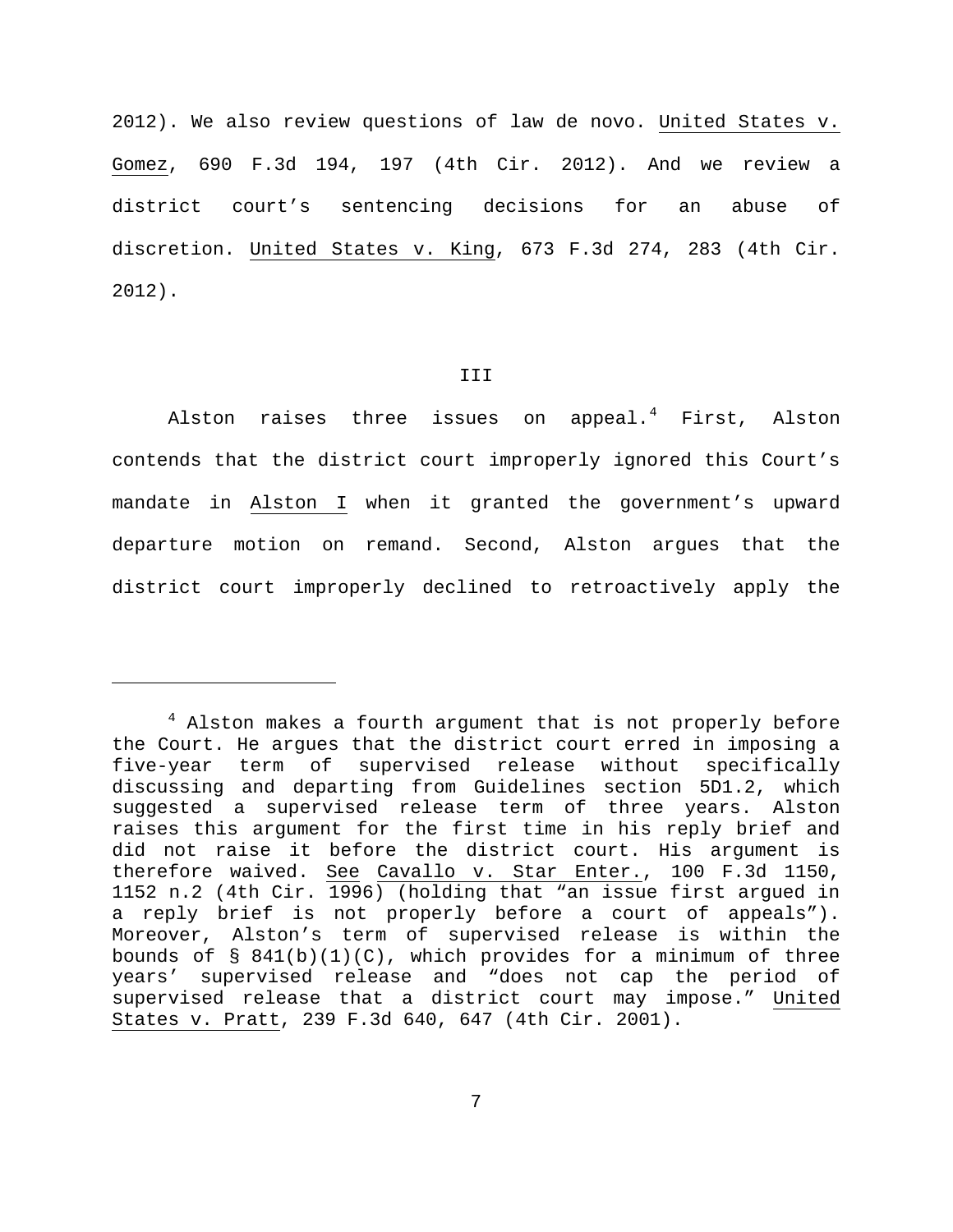FSA. Third, Alston argues that his sentence is substantively unreasonable.

A

The "mandate rule" is a specific application of the law of the case doctrine that prohibits a lower court from reconsidering on remand issues laid to rest by a mandate of the higher court. Susi, 674 F.3d at 283. The mandate rule "forecloses litigation of issues decided by the district court but foregone on appeal or otherwise waived." United States v. Bell, 5 F.3d 64, 66 (4th Cir. 1993). However, "to the extent that the mandate of the appellate court instructs or permits reconsideration of sentencing issues on remand, the district court may consider the issue de novo, entertaining any relevant evidence on that issue that it could have heard at the first hearing." Id. at 67 (quotation marks omitted).

Alston argues that because the district court had considered and denied the government's initial section 4A1.3 upward departure motion in his initial sentencing and the government did not appeal that ruling, the government "could not . . . ask the district court to resuscitate the departure issue upon remand." Opening Br. 14. The Fourth Circuit's mandate, Alston asserts, limited the district court to considering on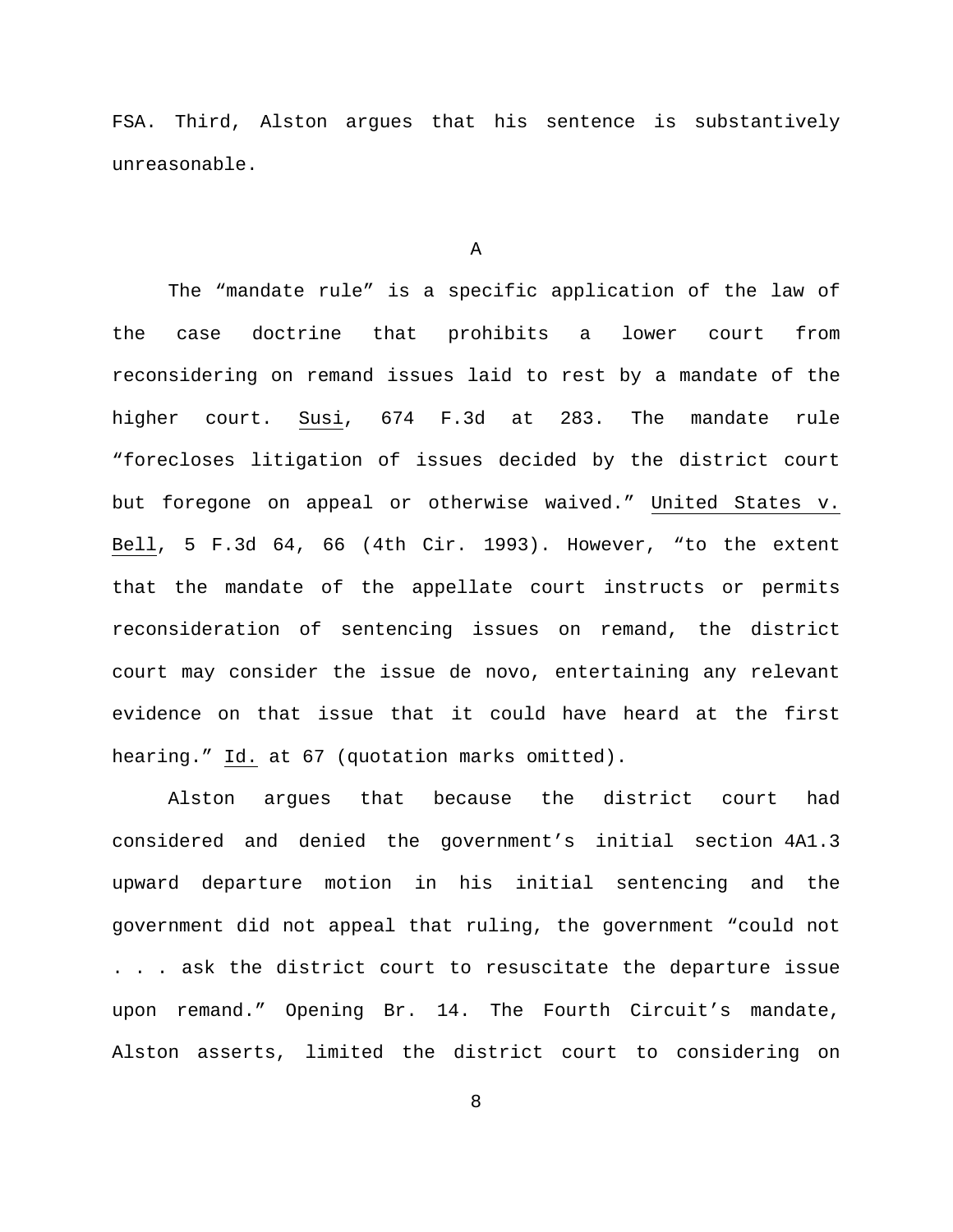remand only its application of § 851(b)(1)(B) in light of Simmons.

Alston correctly points out that a district court on remand "may not reconsider issues the mandate laid to rest." Susi, 674 F.3d at 283. Still, when "an appellate court sets aside a defendant's 'entire sentence and remand[s] for a de novo resentencing' pursuant to a general mandate, the district court on resentencing is not bound by its prior consideration of the case." Id. at 284 (quoting Pepper v. United States, 131 S. Ct. 1229, 1250–51 (2011)). Rather,

[b]ecause a district court's original sentencing intent may be undermined by altering one portion of the calculus, an appellate court when reversing one part of a defendant's sentence may vacate the entire sentence . . . so that, on remand, the trial court can reconfigure the sentencing plan . . . to satisfy the sentencing factors in 18 U.S.C. § 3553(a).

Pepper, 131 S. Ct. at 1250–51 (quotation marks and citations omitted).

In this case, our prior panel "vacate[d Alston's] sentence" in toto and remanded for a complete resentencing "in accordance with Simmons," Alston I, 447 F. App'x at 500, leaving open the district court's ability to "reconfigure the sentencing plan . . . to satisfy the sentencing factors in 18 U.S.C. § 3553(a)," Pepper, 131 S. Ct. at 1251. Nothing in our mandate altered the district court's duty to "make an individualized assessment [of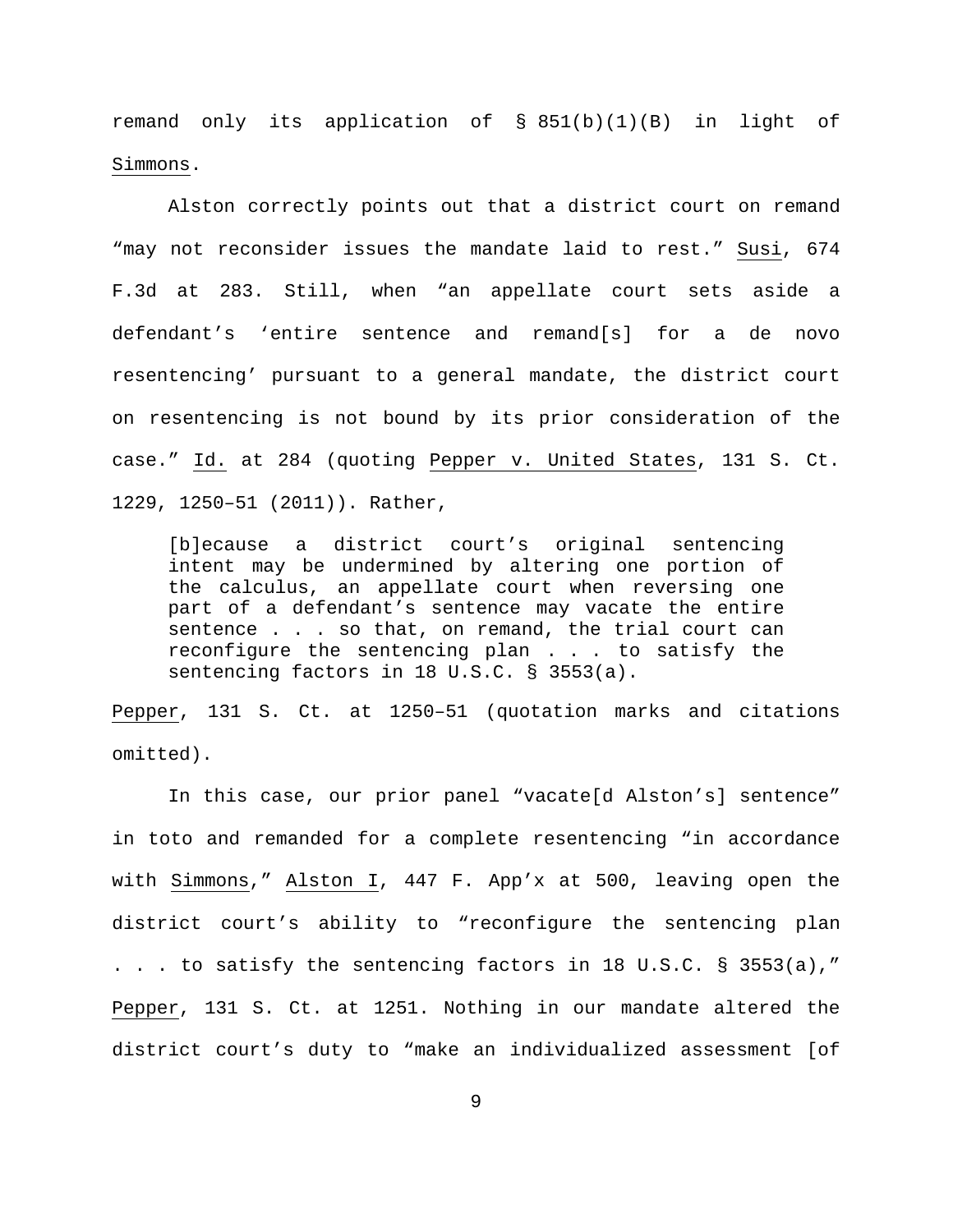Alston] based on the facts presented." Gall v. United States, 552 U.S. 38, 50 (2007). Indeed, as the district court expressed on remand, it denied the government's upward departure motion at Alston's original sentencing hearing only because Alston's original Guidelines sentence range of up to 150 months "accomplished the purposes of the sentencing." J.A. 83.

On remand, the district court faced a much altered Guidelines range landscape, but no diminution in its duty to apply the § 3553(a) factors to determine Alston's appropriate sentence. Prohibiting the district court from taking a holistic approach to Alston's resentencing would not only undermine the district court's original sentencing intent, it would prevent the district court from making the very individualized assessment of Alston required by § 3553(a). See Gall, 552 U.S. at 50. Nothing in the Alston I mandate dealt with the district court's ability to consider a section 4A1.3 departure. Thus, because we vacated Alston's entire sentence and remanded for de novo resentencing, the district court correctly determined that the mandate rule did not preclude it from considering the government's renewed section 4A1.3 upward departure motion.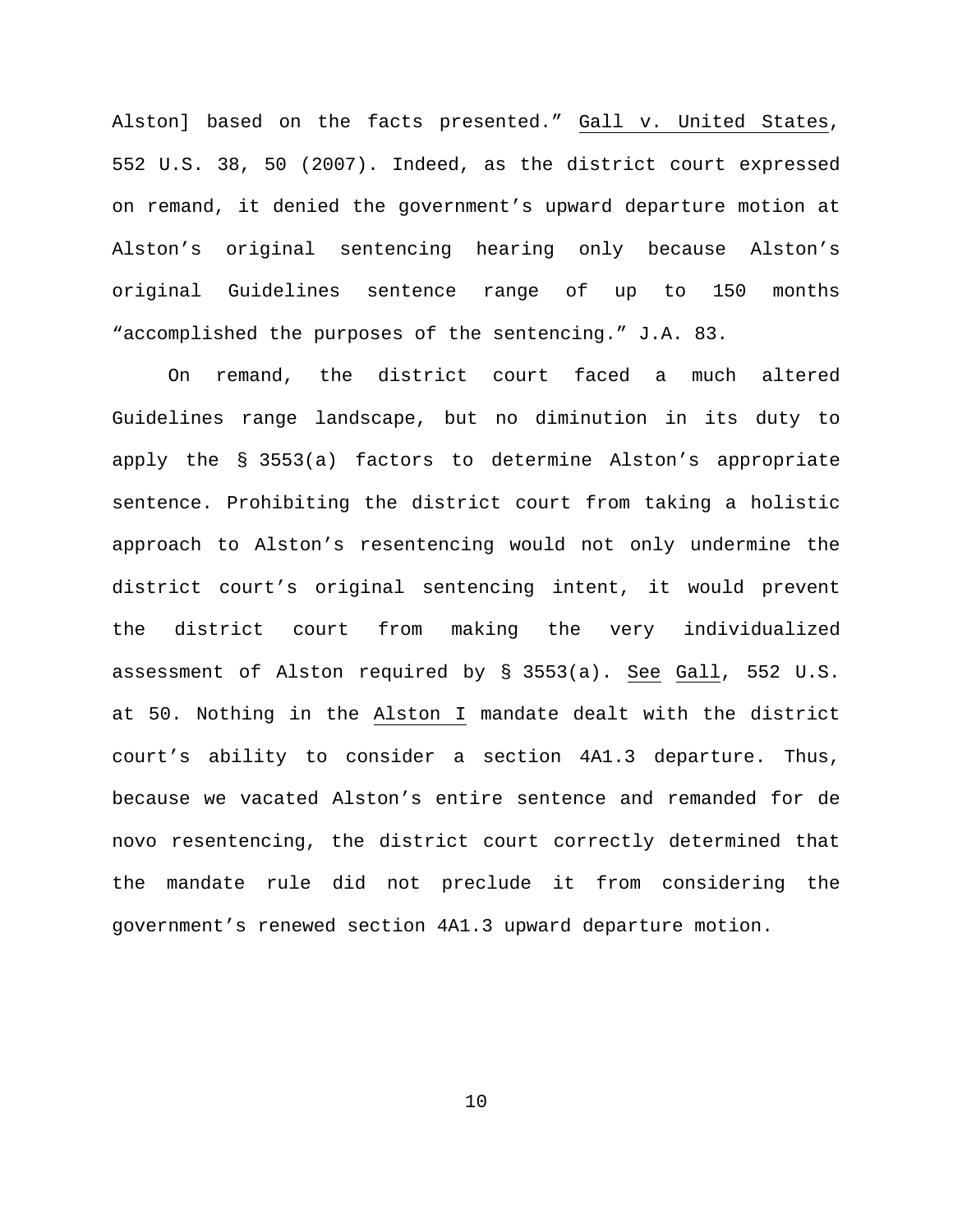Alston argues that his suggested term of imprisonment under the Guidelines would have been different had the district court retroactively applied the FSA, which would have changed the district court's Guidelines calculation and which, in turn, could have affected the district court's § 3553(a) determination.

The FSA applies retroactively. Dorsey v. United States, 132 S. Ct. 2321, 2331 (2012). Thus, the district court erred when it declined to retroactively apply the FSA to Alston on remand. The government concedes this error, but argues that resentencing is unwarranted because the error was harmless. See United States v. Hargrove, 701 F.3d 1[5](#page-10-0)6, 161-62 (4th Cir. 2012). We agree.<sup>5</sup>

Alston argues that the district court "misunderstood the nature of Mr. Alston's offense" because, by declining to apply the FSA, it believed that "Congress intended to punish [Alston's] offense much more severely than it actually did." Opening Br. 21. As we recently reaffirmed in United States v. Hargrove, 701 F.3d 156 (4th Cir. 2012), however, we will not

Ĩ.

B

<span id="page-10-0"></span><sup>&</sup>lt;sup>5</sup> The parties agree that Alston's sentence of 120 months' imprisonment is within the statutory range dictated by the FSA, which establishes a statutory maximum sentence of 20 years' imprisonment.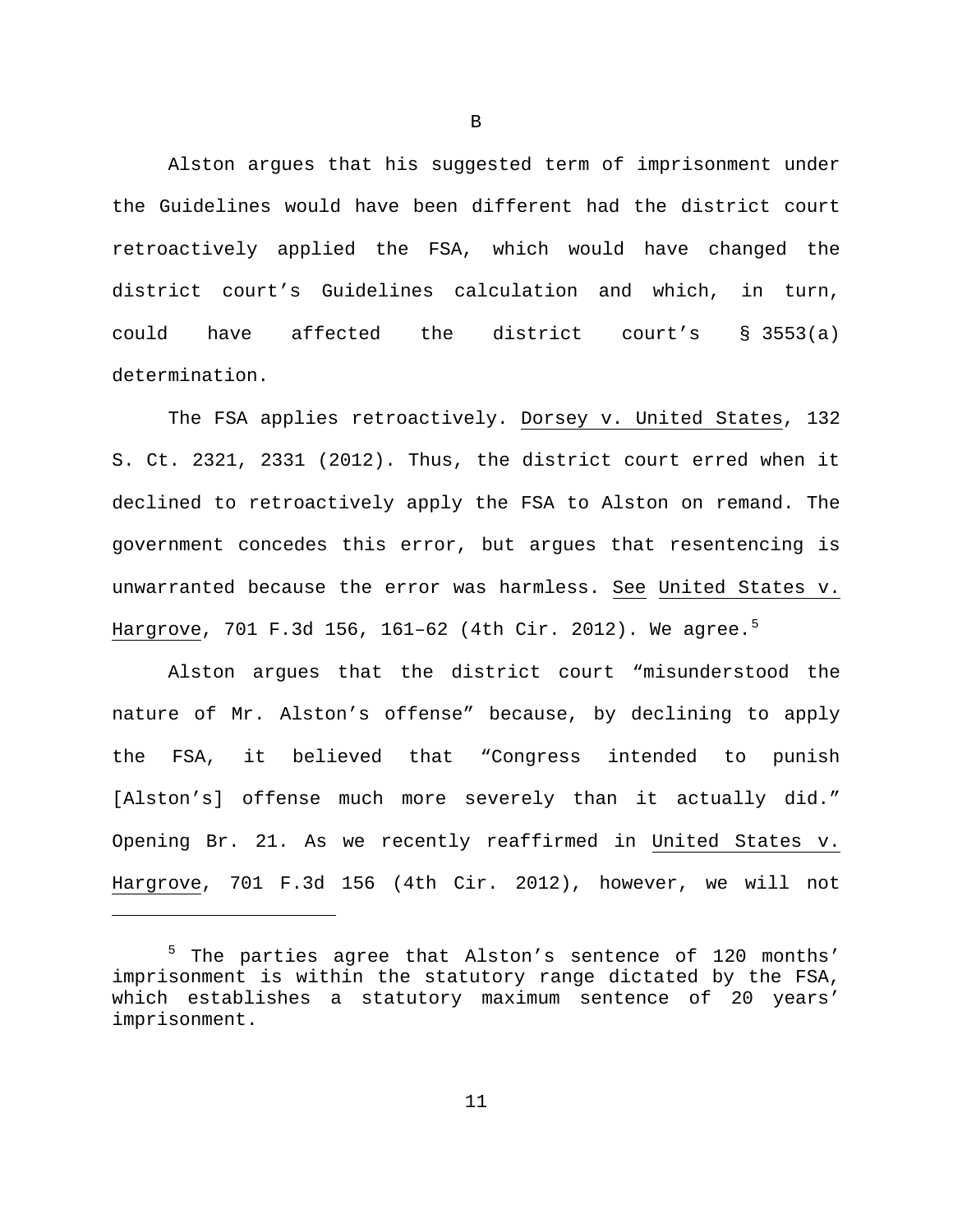vacate a sentence when resentencing would be "'little more than an empty formality, [and] the sentence the district court would impose on remand is a foregone conclusion.'" 701 F.3d at 162 n.3 (quoting United States v. Revels, 455 F.3d 448, 452 (4th Cir. 2006)).

The district court made clear at Alston's resentencing that it would have imposed the same sentence "regardless of the advice of the [G]uidelines," J.A. 91, and specifically noted that his sentence was "quite obviously still within [the] range" dictated by the FSA. J.A. 92. The district court thus expressly ruled that the lower statutory maximum of the FSA would have had no effect on its § 3553(a) determination.

While the district court erred in concluding that the FSA did not apply retroactively, that error was harmless as demonstrated by the district court's statements at sentencing.

 $\mathcal{C}$ 

Alston finally argues that his sentence is substantively unreasonable because the district court increased his sentence to ensure that Alston had the opportunity to receive drug treatment, mental health treatment, and vocational training in prison. Alston correctly notes that a district court cannot "impose[] or lengthen[] a prison term in order to promote a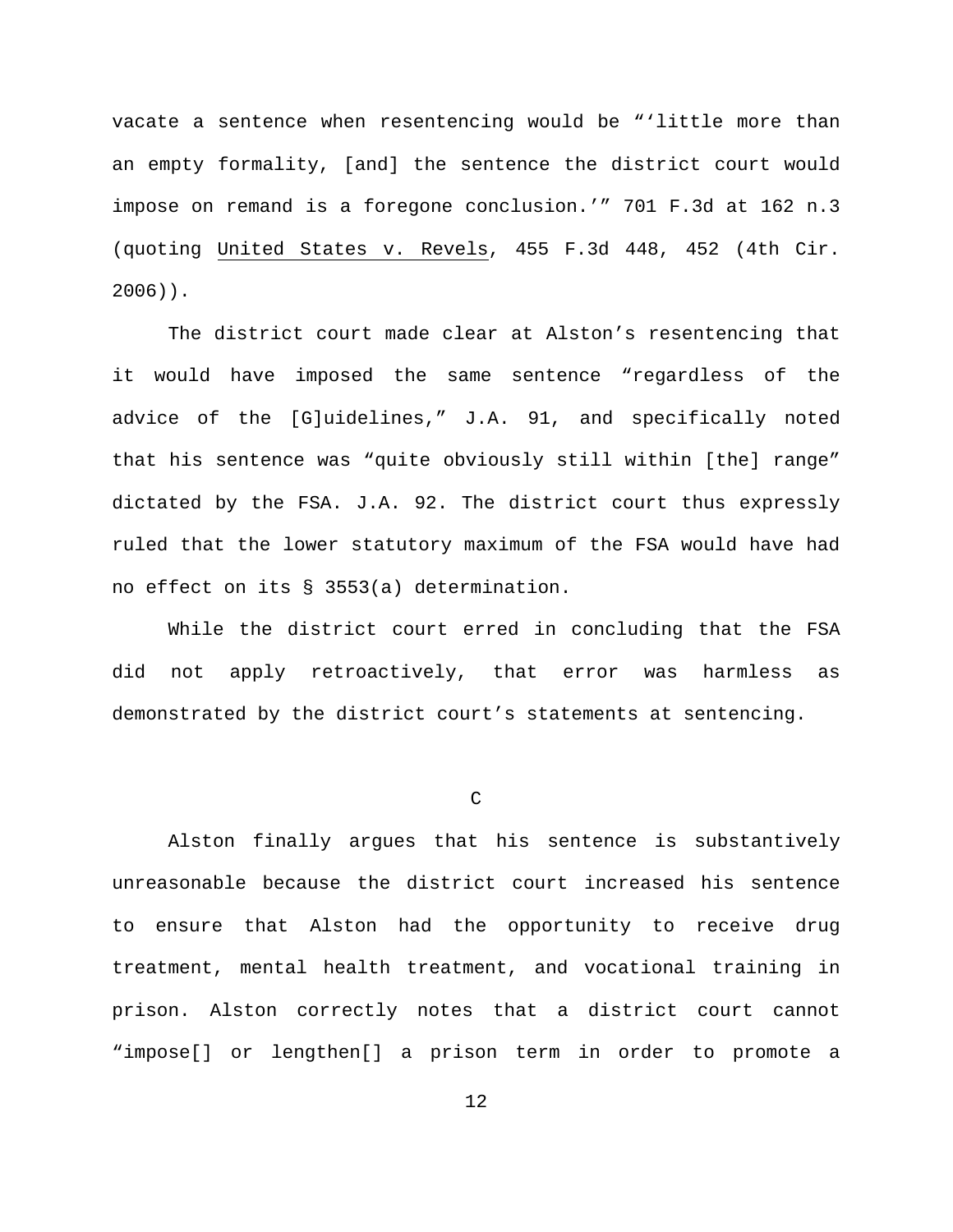criminal defendant's rehabilitation." Tapia v. United States, 131 S. Ct. 2382, 2385 (2011). Yet a review of the sentencing transcript reveals that the district court did not, in fact, base the length of Alston's sentence on his rehabilitative needs.

After determining the appropriate sentence under § 3553(a), the district court stated,

This is a sentence sufficient, but not greater than necessary. This is a sentence that will promote respect for the law; that will discourage this type of conduct. But very importantly, it protects the public from you and . . . provide[s] the needed treatment of care in the most effective manner possible.

J.A. 89–90. In contrast, in Tapia, the district court expressly stated that its sentence "ha[d] to be sufficient . . . to provide needed correctional treatment" and openly imposed a sentence to ensure that the defendant was "in long enough" to participate in a certain drug rehabilitation program. 131 S. Ct. at 2392–93.

The district court here did not choose the length of Alston's prison sentence to correspond with the length of a rehabilitation program provided to prisoners. Rather, the district court simply restated the factors listed in § 3553(a)(2) and reflected how each of those factors was met by Alston's 120-month sentence. Section 3553(a)(2) expressly requires district courts to consider